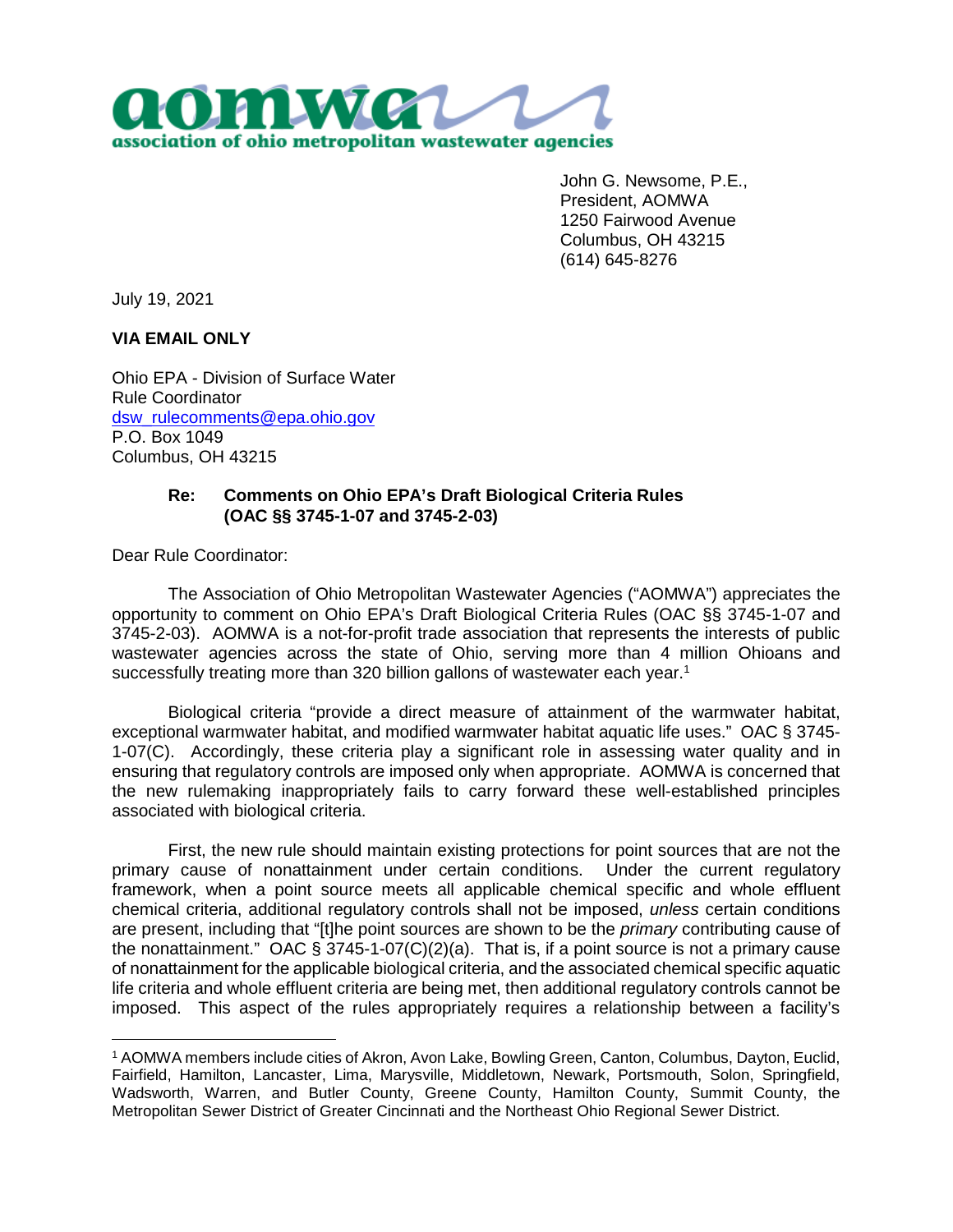discharge and the receiving water body's nonattainment. Conversely, it protects point sources from the imposition of costly requirements that may provide little or no environmental benefit. This feature of the existing rules reflects good public policy by placing the regulatory focus on the primary cause of the nonattainment, while avoiding imposing costly obligations on the Publicly-Owned Treatment Works and other point sources when they are not the primary source of the problem.

By contrast, the draft rules would allow regulatory controls even when a point source is merely shown to be "*substantially contributing* to the non-attainment of the biological criteria, based on an assessment of any time or flow period." This vague "substantially contributing" standard could be misconstrued to encompass those entities that contribute only very small quantities of the parameter associated with nonattainment. This could lead to regulatory controls even when those controls are not likely to result in any proportionate environmental benefit. Accordingly, AOMWA requests that the Agency retain the "primary contributing cause" language.

AOMWA understands based on comments at an October 2019 Ohio EPA webinar that Ohio EPA wishes to retain the traditional flexibility associated with the biological criteria provisions. Consistent with this approach, paragraph OAC § 3745-2-03(E)(2) should be revised to state that "The application of additional or alternate treatment or technology *at that point source* can reasonably be expected to lead to attainment of the designated use." AOMWA submits that this additional language will clarify the provision to ensure that insignificant contributors are not harmed by the revision to OAC  $\S$  3745-2-03(E)(1). This language will also clarify that costly regulatory controls will be reserved for cases where there is a reasonable expectation of a resulting environmental benefit.

Second, paragraph OAC § 3745-2-03(B)(4) indicates that determination of wasteload allocations may consider the ability of the receiving water to meet an aquatic life use higher than what is currently designated. AOMWA supports improving receiving water quality and designating higher aquatic life uses when appropriate. However, the language in OAC 3745-2- 03(B)(4)—"or preventing the water from meeting a higher life use"—could be construed to allow for more stringent permit limits associated with a higher aquatic life use designation that has not yet been adopted in OAC 3745-1. AOMWA requests (1) removal of this quoted language; (2) the addition of language clarifying that the higher use must be adopted through OAC 3745-1 prior to development of alternate limits; or (3) a clarification in the rule that this language in (B)(4) does not provide regulatory flexibility to apply more stringent effluent limitations than those derived from wasteload allocation calculations.

Third, the draft rules also modify the existing language to weaken protections for point sources. In addition to the weakened protection described above, OAC § 3745-2-03(E)(1) also indicates that regulatory controls may be imposed if the point sources "are shown to be substantially contributing to the non-attainment of the biological criteria, *based on an assessment of any time or flow period*." Thus, even if a point source is an insubstantial contributor 99.9 percent of the year, this language could be construed to permit regulatory restrictions on point sources based on a snapshot when they are deemed substantial contributors. AOMWA requests that the Agency delete the "based on an assessment of any time or flow period" phrase.